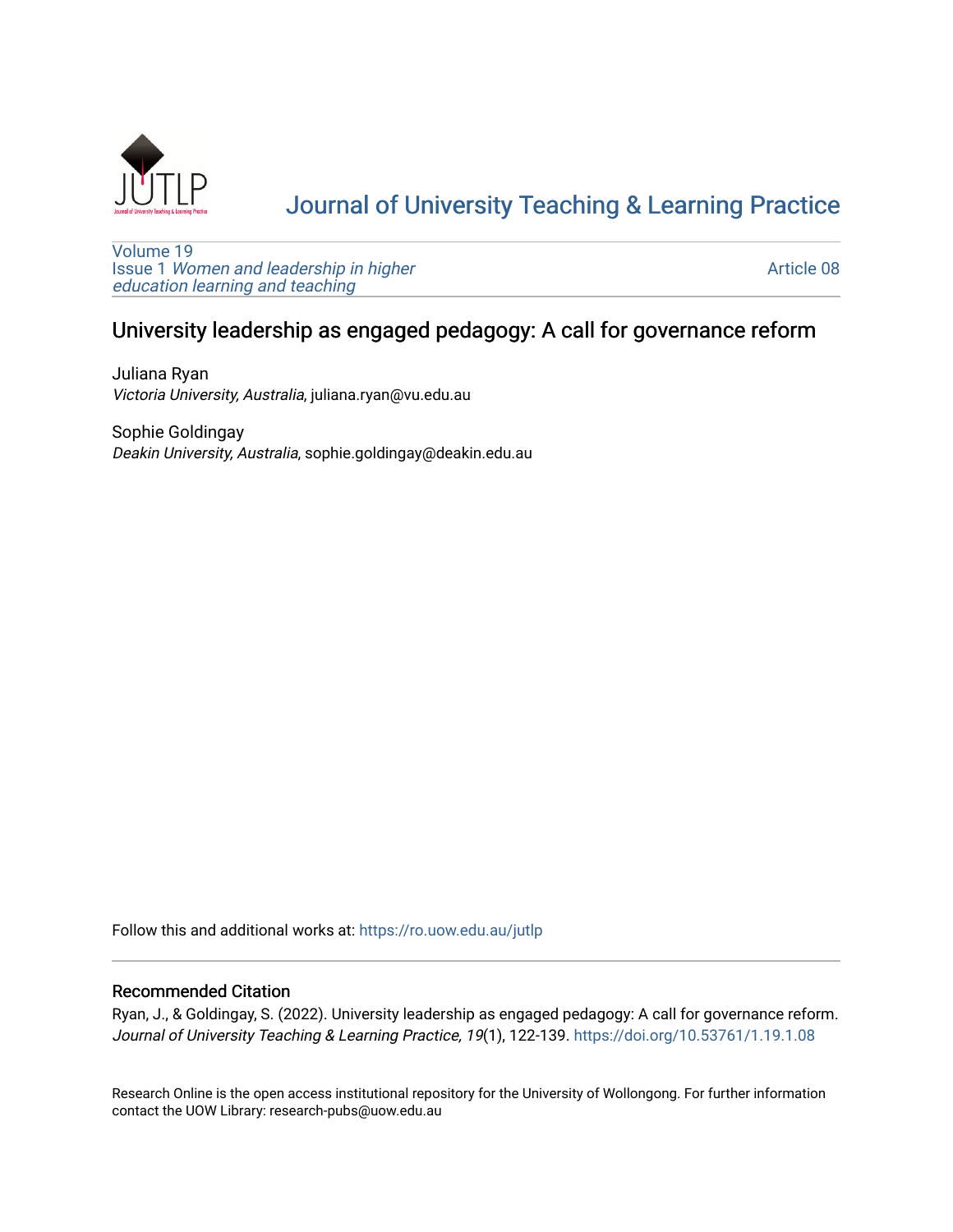## University leadership as engaged pedagogy: A call for governance reform

### **Abstract**

Responses to COVID-19 impacts have shown how quickly universities can change, given the impetus. However, global disruptions to university learning and teaching have not yet been matched by any significant change to university leadership. Taking gender equity as our focus, we argue that pedagogical disruption should extend beyond the classroom to reshape academic leadership. In this commentary we critically reflect on the question 'How can university leaders share power to nurture caring and ethical academic leadership'? Taking some cues from disruptions to university learning and teaching, we call on the work of bell hooks to propose a holistic vision of university leadership as a form of critical pedagogy — 'engaged pedagogy'. We draw on combined experience in professional and academic roles at six universities in Australia and Aotearoa New Zealand to share composite vignettes of holistic leadership practices grounded in integrity, collaboration and personal wellbeing. Our commentary concludes with practical suggestions for changing university governance in a time of disruption so that leadership as engaged pedagogy can be practised more widely.

### Practitioner Notes

- 1. Globally, responses to the COVID-19 pandemic have shown how quickly universities can change, given the impetus.
- 2. Pedagogical disruption should  $-$  and can  $-$  be extended beyond the classroom to reshape university leadership.
- 3. Engaged pedagogy offers guiding values and practices for reshaping university leadership culture and practices to foster wellbeing as a source of empowerment in a time of disruption.
- 4. Vignettes illustrate engaged pedagogy in action as a form of practical wisdom to guide university leadership renewal that promotes gender equity.
- 5. Governance reforms that have proven successful in promoting university learning and teaching quality are suggested to foster university leadership as engaged pedagogy.

### Keywords

Gender equity, leadership, engaged pedagogy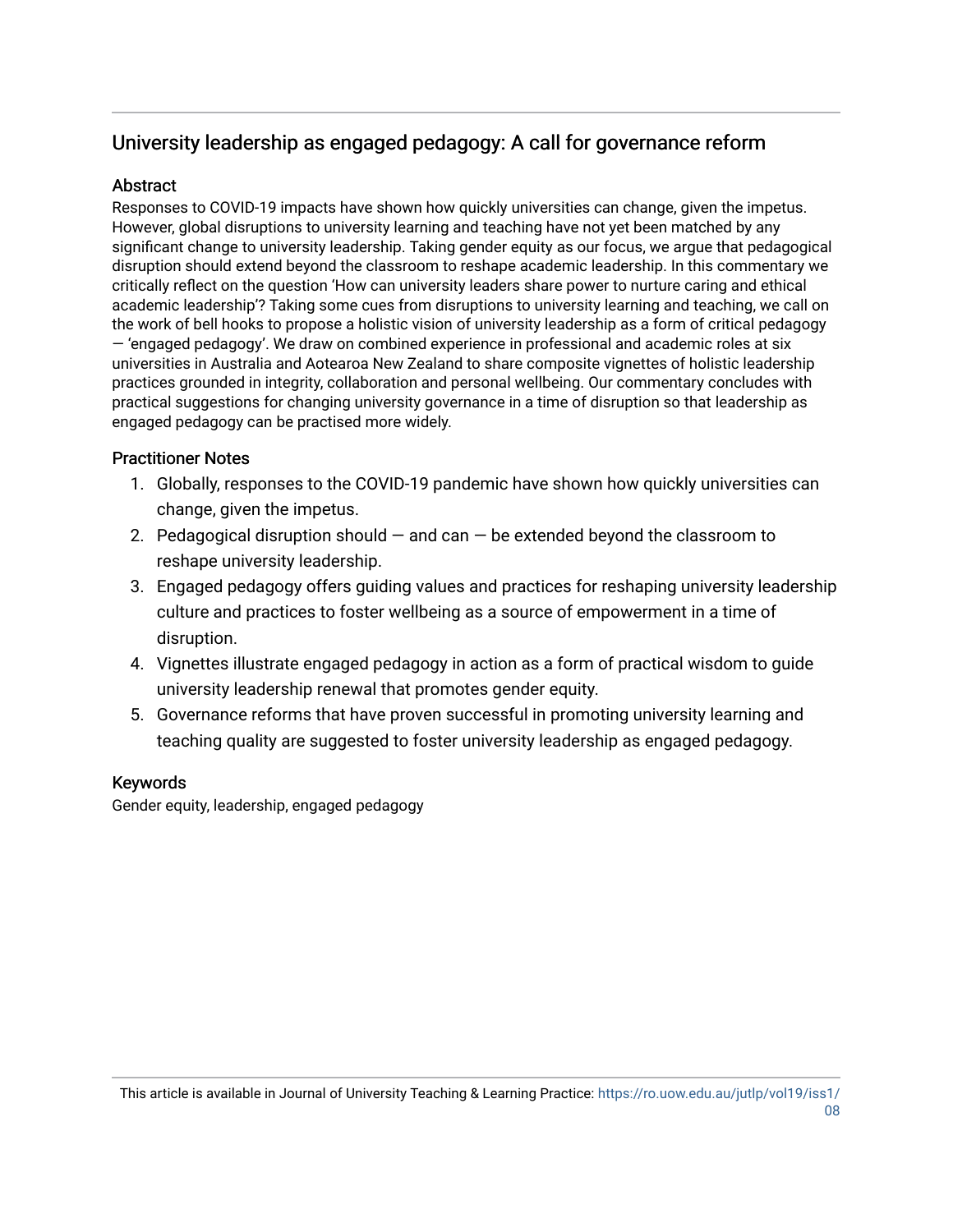### **Introduction**

If the COVID 19 pandemic has taught universities anything it is how quickly they can change, given the impetus. Reacting to the sudden need to close campuses, universities transformed learning and teaching (L&T) globally, moving fully online in just weeks (Morinono et al, 2020; Garcia-Morales, Garrido-Moreno, & Martin-Rojas, 2021). To be effective, change must be systemic and sustained and embedded in culture. As Garcia-Morales, Garrido-Moreno and Martín-Rojas argue (2021), renewal follows disruption and 'successful transformation of universities from old learning systems should foster a participatory culture, engage participants, and promote evidence-based decisionmaking and transparent assessment of outcomes' (p.2).

Taking gender equity as our focus, we argue that pedagogical disruption should extend beyond the classroom to reshape university leadership culture and practices by challenging managerial exercise of power from the top down and by promoting collaboration over competition (Fraser & Butler, 2016). In a context where 'being acceptable to one's line manager is critical', the status quo is routinely maintained (O'Connor & White, 2011, p. 908). It makes sense to take some cues from lessons learned during disruptions to university L&T. Further, since many of the women leaders in higher education (HE) are in roles related to L&T and community engagement (Allen, Butler-Henderson, Reupert, Longmuir, & Finefter-Rosenbluh, 2021), it also makes sense for L&T leadership to be a site for activism and change and for women academics to be instrumental in making such change happen.

For many current educational leaders, enacting change will involve a process of unlearning to disrupt practices that enable the status quo (Santamaría, Jeffries and Santamaría, 2016). At the individual level, this requires the courage and commitment, which women in educational leadership positions are already demonstrating (e.g. Devlin, 2021). Less common is the articulation of clear examples of how shared leadership practices can work and governance processes to support the culture change needed to systematise such practices. In response to this gap, we shall provide examples and suggestions throughout this paper. As Grant (2016) proposes in the US context, university diversity reports all too often show the effects of the glass ceiling but do not propose action that will enable change, nor clarity about accountability and how change will be managed. In response, Grant proposes setting up 'multiple diversity accountability and incentive systems at the institutional and individual levels' (2016, p.176). We are guided by that approach in our commentary.

We critically reflect on the question 'How can university leaders share power to nurture caring and ethical academic leadership?' to present an alternative vision to the managerial culture typical of Anglophone universities. This leads us to propose university leadership practice as a form of critical pedagogy espoused by bell hooks — 'engaged pedagogy' (1994; 2010) and to suggest governance reforms to foster the culture change needed to promote leadership as engaged pedagogy.

While hooks' focus was on L&T in the classroom, pedagogy is also relevant in workplaces where 'people are teaching each other across traditional workplace boundaries of age and status, and across departments and work' (Fuller & Unwin, 2002, p.105). Leaders have pedagogical roles as coaches and mentors and in facilitating the development of others (Fuller & Unwin, 2002). This is particularly important in universities because education and practices, sharing are their reason for existing, and learning and teaching are where they have the greatest reach. We argue that academic leaders are both teachers and learners who *learn from* and *with* their teams and that university leaders should embody the attributes that their institutions aspire to develop in their graduates.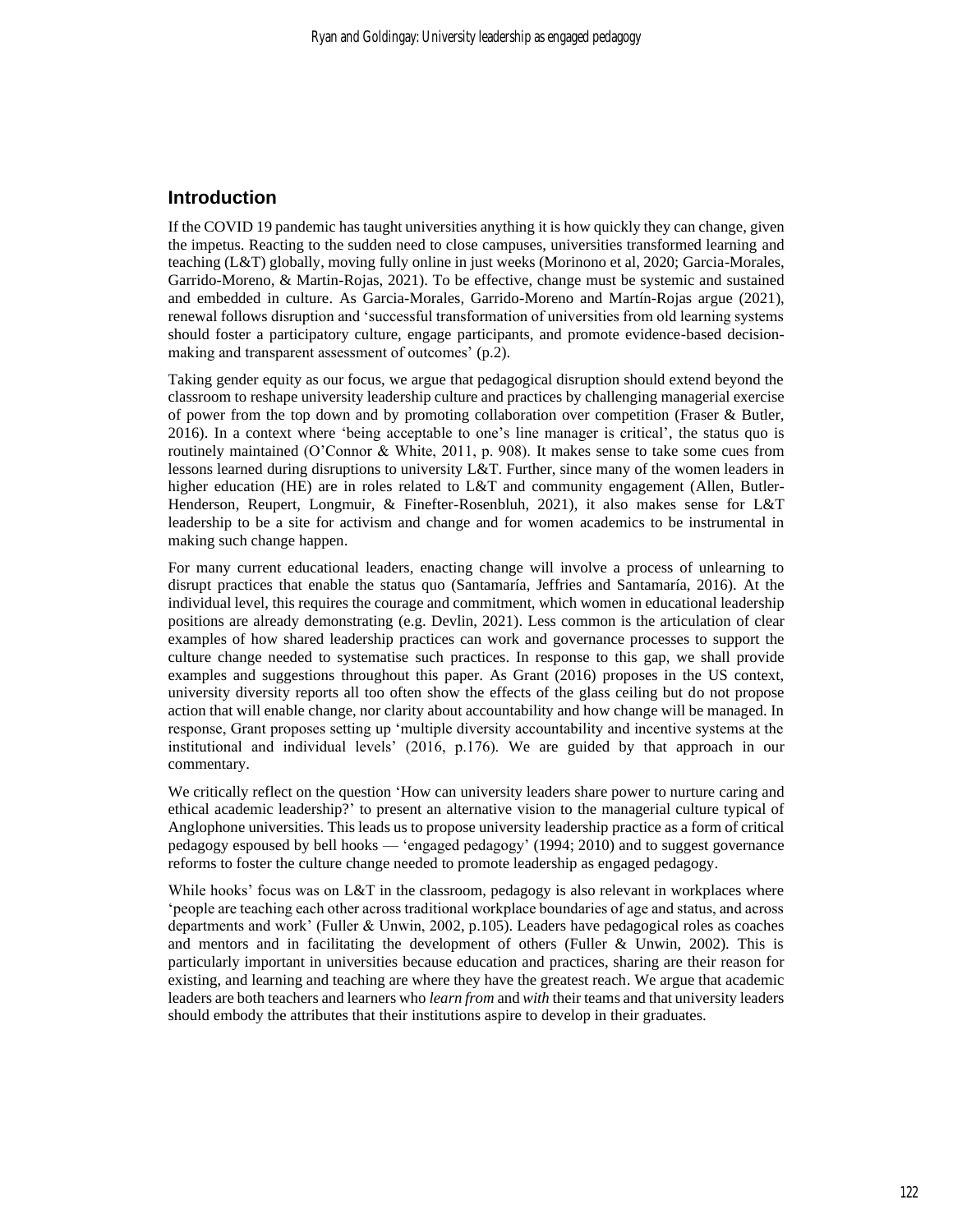We begin with a brief outline of university leadership culture and reform before explaining leadership as engaged pedagogy (hooks, 1994; 2010). We then outline proposals for governance reform to effect necessary culture change. Inspired by Kift and colleagues (2021) who propose a 'stats and stories' approach to the development of contextualised HE equity narratives, our commentary and suggestions draw on multiple data sources. These include statistics (Department of Education, Skills and Employment, 2021; Devlin, 2021), literature on educational leadership and shared insights gleaned from decades of combined lived experience in professional and academic roles at six (6) universities in Australia and Aotearoa New Zealand. With the consent and approval of the women who inspired them, we use composite vignettes as testimony of our own lived experiences (Porritt, 2021) to illustrate engaged pedagogy in action as a set of leadership values and practices that anyone can adopt, regardless of role. Our paper concludes with suggestions for governance reforms to foster culture change that promotes gender equity in HE by recognising and rewarding leadership practices that involve mutual recognition, a holistic approach and power sharing.

### **University leadership culture and reform**

Gender equality is a sustainable development goal of the United Nations (United Nations, n.d.), yet gender-based inequity is globally persistent and prevalent across school education systems (Porritt, 2022). Internationally, 'women dominate in the teaching workforce, yet men dominate as leaders' (Porritt, 2022, p. 126). This trend extends to universities. In Australia, women outnumber men in the university workforce. Despite some gains, women continue to be under-represented in the professoriate and over-represented at lower levels of academic classification (Department of Education, Skills and Employment, 2021). Women are still in the minority in senior university leadership. In 2020, an opportunity to disrupt the status quo in terms of the gender composition of Australian university leadership was missed, as most newly appointed Vice-Chancellors were male (Devlin, 2021).

The top-down managerialism that is typical in Anglophone universities reproduces norms and underpinning values, beliefs, assumptions and world views to construct the 'hidden culture or curriculum' that too often excludes women from educational leadership, especially those from diverse backgrounds (Santamaría, Jeffries, & Santamaría, 2016, p.19). Further, managerialism fosters power relations that produce and often reward what one colleague graphically describes as 'suck up, bully down' behaviours. In an autoethnographic account of a university workplace change process, Morley (2018), recounts experiences of 'aggressive managerialism, culture of compliance and silence, and the bullying this can engender' (p.79). Importantly, she notes that managerialism fosters competition over cooperation. Similarly, Fraser and Taylor (2016) comment that 'unbridled competition is now celebrated' in the academy, often with divisive consequences (p.112). Morley's account is ultimately a call to action in which she argues that 'collectively we could benefit from reimagining our universities as more democratic and collegial institutions' (2018, pp.86-87). Morley notes that the future of universities is not only shaped by managerialism but also by the agency of academics (2018). Here we see a connection with our proposition that university leadership should be reconceptualised and enacted as a form of critical (engaged) pedagogy to promote universities as caring and cooperative learning communities instead of being sites of individualistic competition for scarce resources.

We also see an irony in disconnection between managerialist culture and the so-called 'soft' skills, such as collaboration, ethical practice and communication that are considered vital for Australian university graduates (Oliver and Jorre St Jorre, 2018). Role models are essential for students to develop these attributes and who better to look to as role models than university leaders as well as teaching academics? Misalignment between equity policy and practice is prevalent in Anglophone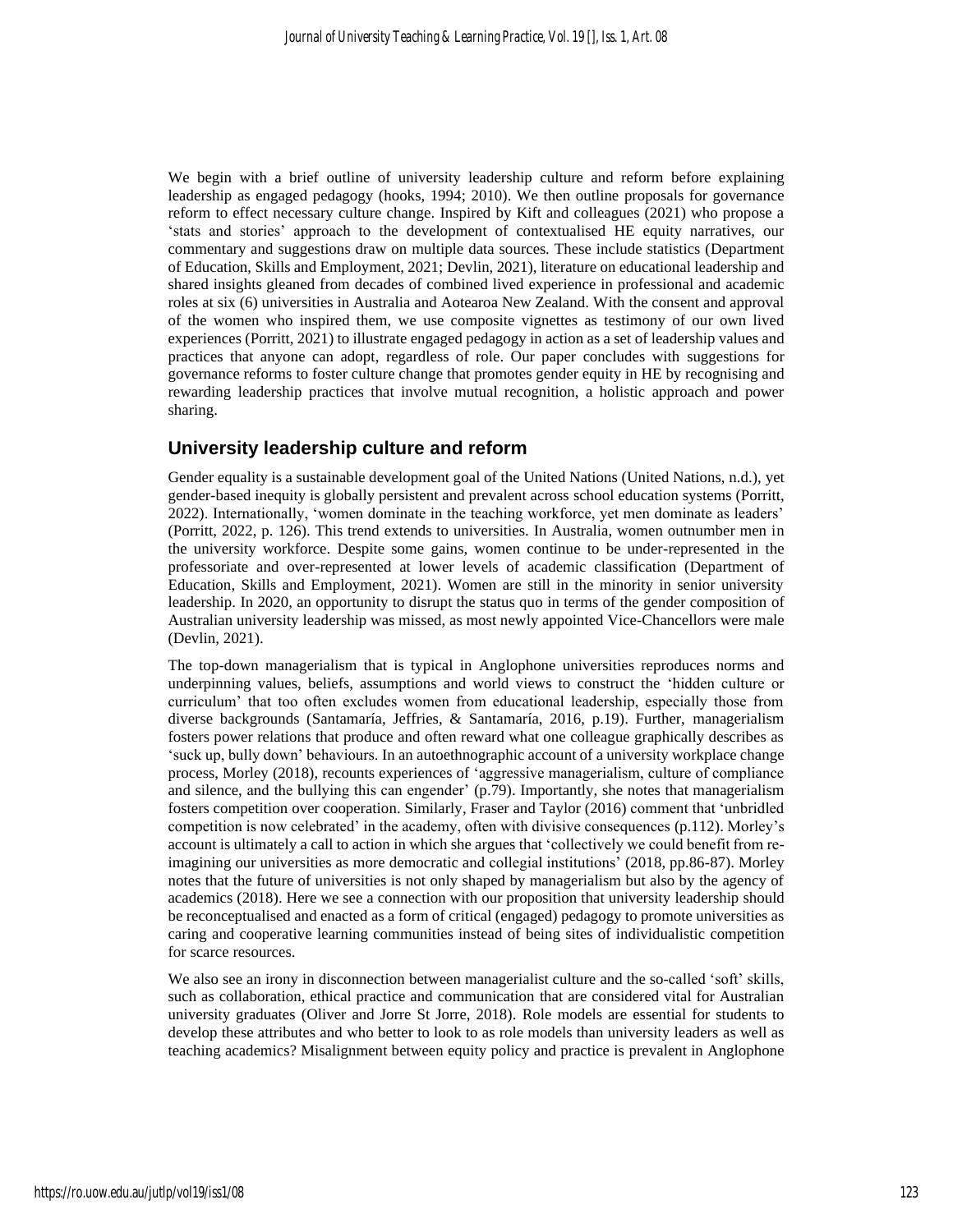universities (e.g. Santamaría, Jeffries, & Santamaría, 2016; Grant, 2016; Devlin, 2021). However, while failure to 'walk the talk' is common, it is not inevitable.

Numerous scholars have worked to define alternative leadership approaches that address longstanding inequities reproduced by top down managerial models (Ravitch, 2020). Many share a critical orientation that seeks to uncover biases and deficit beliefs and identify actions leading to change. For example, Santamaría, Jeffries and Santamaría (2016) propose research-informed critical leadership practices such as drawing on positive characteristics of racial, gender and cultural identity; considering multiple perspectives; building trust; and being willing to engage in critical conversations to enact change. Such practices emphasise the significance of social contexts and relations in which leadership is practised. Tracing feminist perspectives on leadership, Blackmore also emphasises the importance of context and notes that simply recognising diversity is insufficient to address power dynamics (2013). We agree with Netolicky (2022, p.212) that 'Educational leadership scholarship and practice must question Western assumptions, norms, and agendas, and work to find ways of being, doing and leading that are good for all, not just for some.' This points to the contribution of a holistic approach to leadership such as engaged pedagogy, which recognises, values and seeks to engage diverse experiences, knowledges and aspirations.

Proposing the value of multilevel distributed leadership in schools, Alfadala, Morel Paquin and Spillane (2022) contend that '…leadership is most importantly leadership of teaching, and teaching is an embedded, relational practice' (p.81). This is equally true in universities where distributed leadership has been a popular theory of leadership during the  $21<sup>st</sup>$  century. Jones et al (2014) characterise distributed leadership in terms of relations of trust and respect, collaboration around goals, open institutional culture and cycles of action and reflection involving multiple actors according to their expertise. In Australia the work of Jones and colleagues (2014) proposes distributed leadership as a means of building L&T capability alongside the operation of formal leadership roles. Distributed leadership theory focuses on practice rather than on leaders, followers and tasks as is typical of managerialism (Bolden, et al., 2015). Bolden and colleagues (2015) suggest distributed leadership as 'a means of reconnecting academics with a sense of collegiality, citizenship and community' (p.4). Thus, distributed leadership and engaged pedagogy connect to the extent that they are both outcomes focused and communal in approach.

However, distributed leadership has been critiqued for its under-theorisation of power dynamics in leadership practice (Lumby, 2019). One of the key claims about distributed leadership is that it reduces the power of individual leaders, yet examples reported in educational research literature tend to involve a senior leader, such as a school principal, delegating work and often setting the terms for this (Lumby, 2019). As Lumby contends (2019), 'empowering' others on such terms actually increases the individual leader's power and they retain control over outcomes by virtue of their authority. A further limitation of distributed leadership is that it fails to account for the lack of symmetry in power relations, as not all have equal access to leadership opportunities. Presently, there is little evidence about how different actors exercise influence to make distributed leadership work. It is not clear whether distributed leadership systems reflect patterns of discrimination and differential power relations evident in other leadership systems (Lumby, 2019). In contrast to distributed leadership, engaged pedagogy directly engages power relations and diversity through mutual recognition, full participation and a holistic approach that attends to cultivation of wellbeing as well as minds. When leaders learn *with* and *from* team members, power relations remain fluid, and decision-making and agency can be exercised in different ways without pre-defined parameters. The vignettes that we present below are based on our own lived experiences of leadership as engaged pedagogy and illustrate these processes in action.

More than a decade ago, Bolden, Petrov and Gosling (2009) suggested that distributed leadership had more power in rhetoric than in reality. A perceived gap between the *what* and the *how* of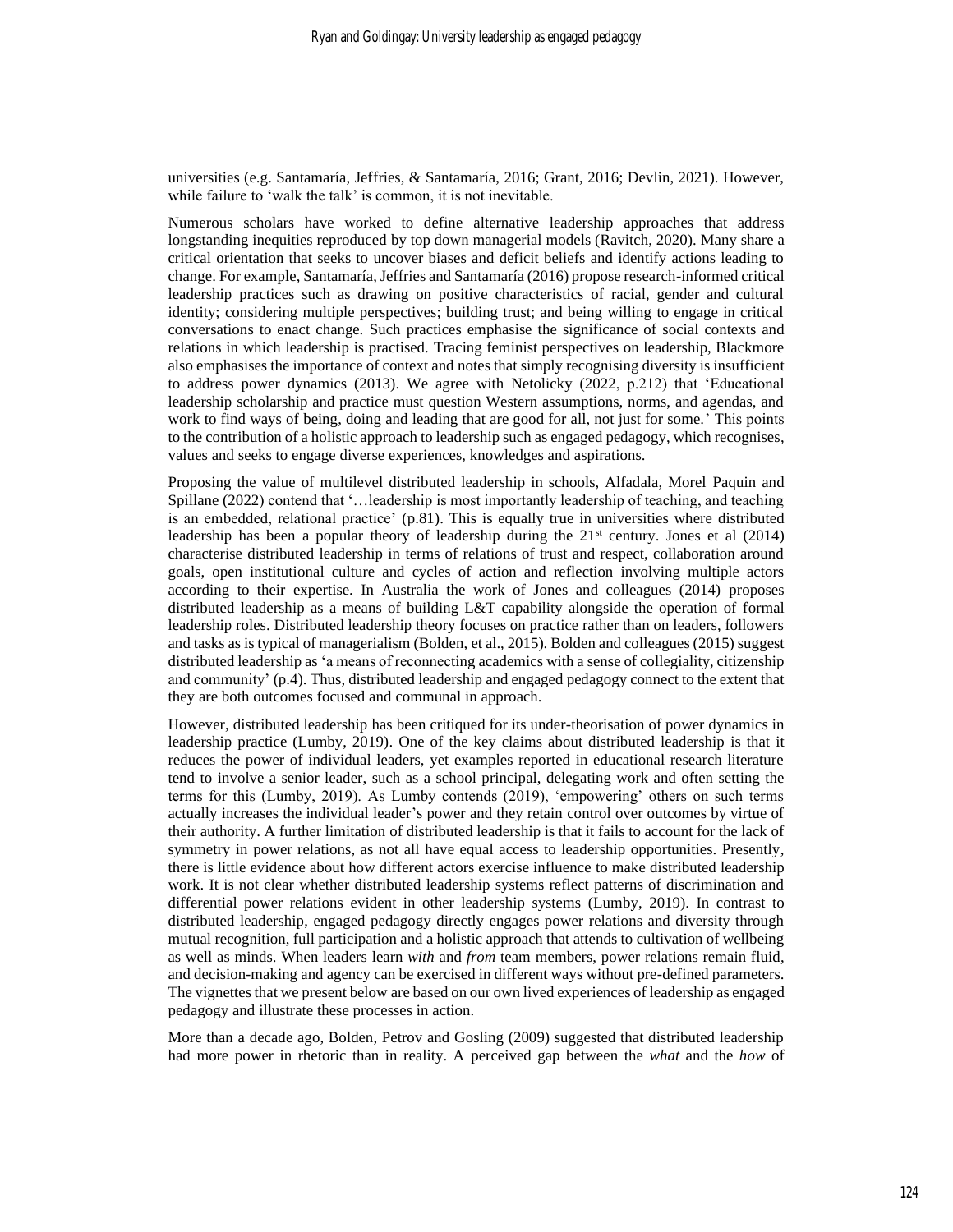distributing leadership in universities is the impetus for our proposal that university leadership practice should be reconceptualised and re-enacted as a form of engaged pedagogy in the wake of disruptions caused by the pandemic.

An emerging and promising example of shared leadership in universities is senior co-leadership. This form of job sharing involves allocating different parts of a role to two people in such a way that duties and responsibilities are distinct and clear and shaped around capability and availability (Edge, 2022). In this way the requirements of a single leadership role can be performed by two people. For example, Edge (2022) and a colleague shared an executive position at a prestigious UK university for three years. This enabled them to maintain their substantive academic roles and research agendas while also performing a high-level international leadership role. Edge argues that this created 'diversity in one role' by combining the skills and experience of two very different academics (2022, p.137).

The impacts of the COVID-19 pandemic have emphasised the risk when senior university leadership roles are 'one deep', leaving gaps when one person is away or incapacitated (Edge, 2022, p.137). Edge comments that her 'experience of co-executive leadership convinced her 'how much stronger and resilient leaders and organisations could be if, from the top down, there were examples of shared roles that are *two deep*' (2022, p.137).

'Servant leadership' is another relevant form of leadership compatible with engaged pedagogy to the extent that it involves the sharing of power. As defined by Nasereddin & Sharabati (2016) 'The servant-leader shares power, responsibility and authority with others, and puts the needs of others first and helps them to develop and perform better' (p.1096). In servant leadership we also see connections with engaged pedagogy as a leadership practice shaped by an ethics of care and service to a learning community.

Blackmore proposes that 'good leadership is something we all recognize but find difficult to define' and that discussion of educational leadership often lacks an explicit theoretical and political positioning (2013, p. 139). We respond below to the challenges of defining and enacting university leadership by illustrating leadership in action as engaged pedagogy (hooks, 1994; 2010).

### **University leadership as engaged pedagogy**

We call on engaged pedagogy (hooks, 1994; 2010) for guiding principles and practices for sharing power and reframing leadership practice in universities as a form of teaching and learning. Engaged pedagogy connects with the reflective practice that is core to being a scholar and is shaped by:

- *Mutual recognition and full participation* of teams (every voice can be valued and heard, and diverse knowledges are engaged in a learning community).
- A *holistic approach* that involves knowing colleagues as complete humans who bring complex lives and experiences, aspirations and hopes.
- *Sharing power* by being willing to share leadership, to take risks (to put oneself on the line) and to foster learning that enhances colleagues' capabilities to live and work meaningfully.

Although first conceived nearly three decades ago, engaged pedagogy remains relevant for university L&T as a means to engage in critical thinking and debate in a 'post truth' context (Greenwood-Hau, 2021). Further, as a student-focused and caring pedagogy it is particularly relevant in the context of disruptions to HE caused by the global COVID-19 pandemic (Baker et al., 2022). In their recently published study of culturally and linguistically diverse students' experiences of online learning. Baker and colleagues (2022) propose that 'post-COVID disruptions in the sector have created the conditions for exploring opportunities to enact the engaged pedagogy which hooks (1994) advocates' (p.10). hooks (1994) is explicit that engaged pedagogy is not only concerned with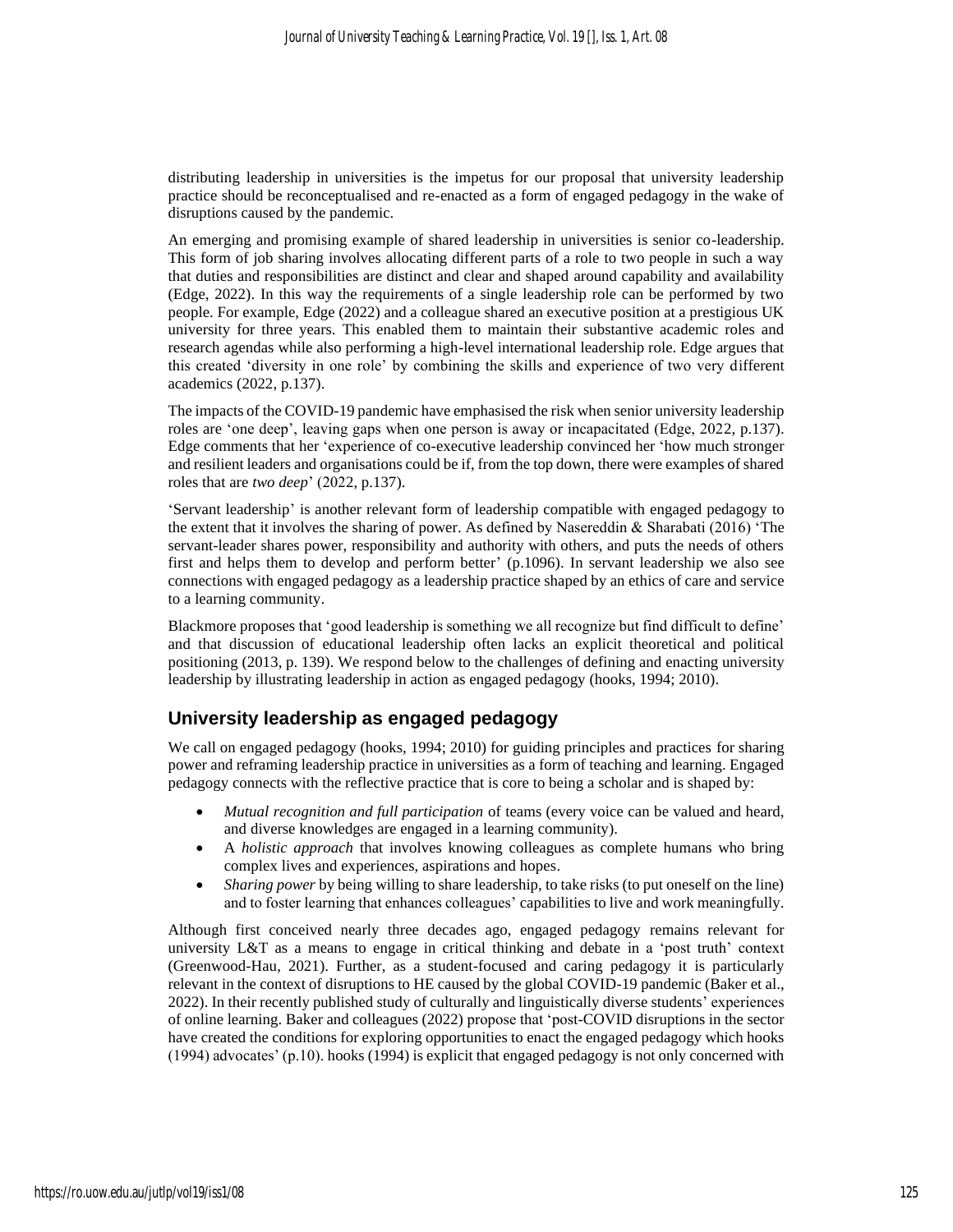the mind, but also recognises the importance of knowledge 'about how to live in the world' (p.15). Further, as Low argues, hooks' work has a significant spiritual dimension which 'emphasises wholeness and healing' alongside 'critical consciousness' (2021, p.10). Reconceptualising and reenacting how to live and learn to promote wholeness is particularly apposite in disrupted universities. Further, since we began writing this commentary, reflection on the significance and relevance of hooks' academic legacy has a heightened impetus and poignancy following hooks' death in December 2021.

Adopting engaged pedagogy in the practice of leadership requires coherence between values and practice and ongoing examination and overcoming of bias. This is one of the reasons that we argue that leadership as engaged pedagogy requires courage and commitment. As hooks (1994) proposes in relation to teaching, this means leading in a 'manner that honors the diversity of our world and our students' (p.32). It also emphasises wellbeing, including a commitment from leaders to promote their own wellbeing as a key step in leading to empower others. Vitally, leadership as engaged pedagogy means sharing power so that the workplace, analogously to the classroom, 'functions more like a co-operative where everyone contributes to make sure all resources are being used, to ensure the optimal well-being of everyone' (hooks, 2010, p.22).

However, as Greenwood-Hau (2021) notes in a university teaching context, while engaged pedagogy can open up spaces for critiquing hierarchies and exploring different knowledges and insights, it doesn't guarantee action to challenge these. That is why we have also included illustrative vignettes and suggestions for governance reform below.

### **Vignettes of university leadership as engaged pedagogy**

Rather than representing findings from a formal research study, we use the following composite vignettes to round out our critically reflective commentary by illustrating leadership as engaged pedagogy in practice (Jasinski, Nokkala, & Juusola, 2021). Vignettes have precedent and value in HE research as a means of generating and representing data (Jasinski, Nokkala, & Juusola, 2021). In this commentary, we use vignettes to 'bridge the divide between theory and practice' (Jasinski, Nokkala, & Juusola, 2021, p.522). These vignettes provide comprehensive and representative examples that draw from events and insights relating to more than one person (Jasinski, Nokkala and Juusola, 2021. By using composite vignettes, we aim to offer examples that speak *to* others without intending to speak *for* others, which can be a limitation of individual case vignettes.

To develop these vignettes, we thought about and discussed values and practices that, for us, showed evidence of engaged pedagogy (hooks, 1994; 2010) through:

- 1. *Mutual recognition and full participation* of teams where leader and team learn from each other as a learning community.
- 2. A *holistic approach* that involves engagement beyond a surface level.
- 3. *Power sharing* in an atmosphere of trust, reciprocity and commitment that was actively facilitated and nurtured.

As noted earlier, the context for this commentary is a critical reflection on the question of how university leaders can share power to nurture caring and ethical academic leadership rather than a formal research project. Consequently, we did not undertake a formal human ethics process in developing the following vignettes but, instead, managed ethical considerations informally. To develop these vignettes as authors, we wrote about our experiences separately before sharing and discussing them. Some of the leaders we talked about had senior positions, while others led by example without having formal leadership positions. We believe that leadership is a set of values and practices that go beyond role designation.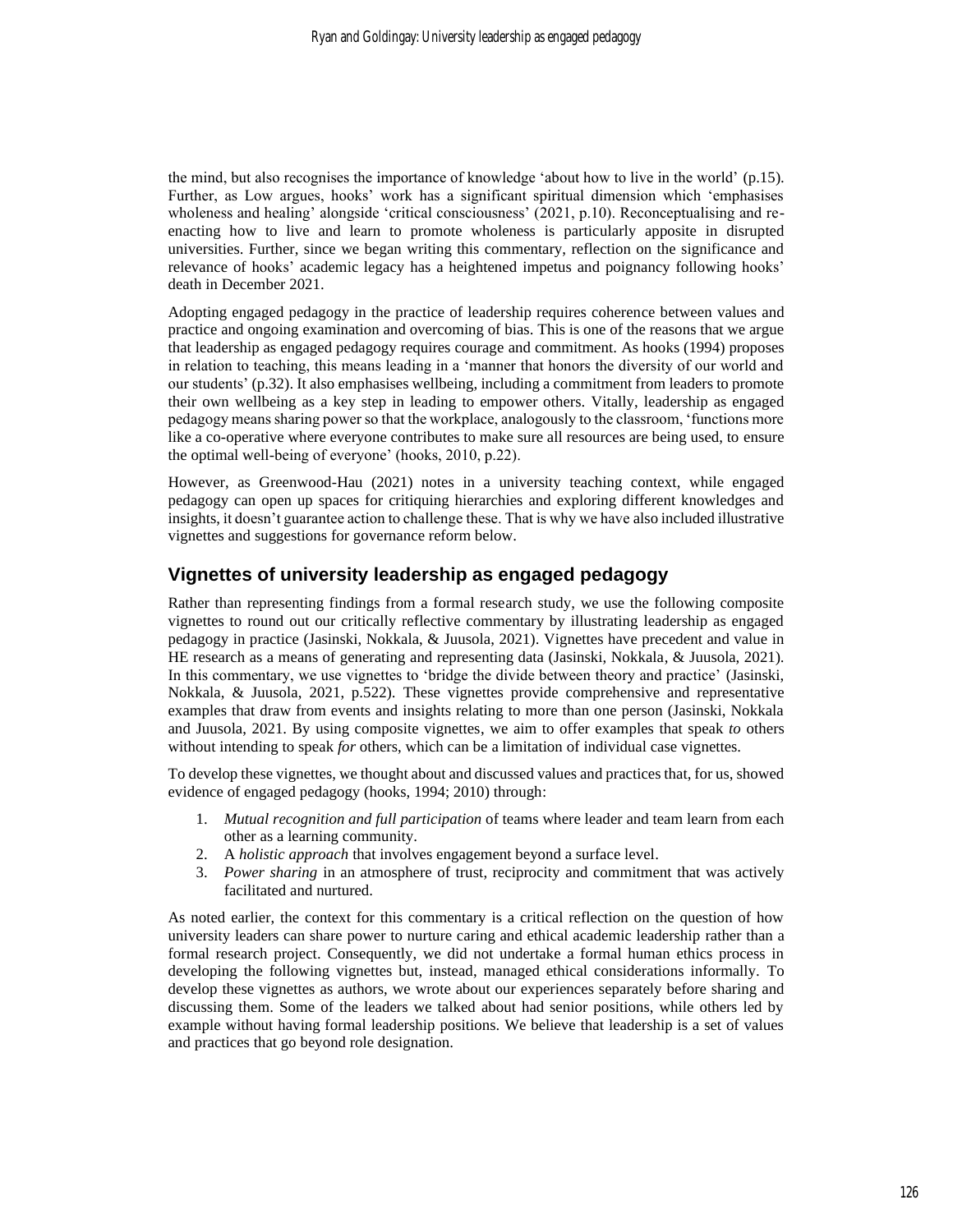We each shared the vignettes and commentary that follows in a de-identified form with the women leaders who inspired the vignettes. We both asked them to review what we had written and requested approval to share the material included below. We also asked if they would like to be acknowledged by name. They all provided written approval for us to publish the vignettes that follow, unanimously endorsed the ethos of this paper and all agreed to be acknowledged by name, as reflected in the acknowledgements included at the end of this paper.

During our discussions as authors we found common values, practices and roles that different women leaders had played in our professional lives and began to group and name these. This was important for making leadership as engaged pedagogy explicit, to show what is possible given courage and commitment. The descriptions that we have used below were also influenced by previous work on academic identities that we undertook with other colleagues, including one of the leaders referred to in the vignettes below. In a previous paper (Goldingay et al, 2017), we identified some fluid, intersecting subject positions of social work academics, including discipline gatekeeper, enabler, keeper of tradition/status quo, early adopter, the flexible academic, the academic educator and the 'pracademic'. In a subsequent paper (Ryan, 2020) we took a pan-discipline approach, identifying 12 subject positions that included *enabler* (facilitating social mobility and a 'level playing field'; acting as mentor and co-learner) and *innovator*, a positioning that not only sees that new practices, improvements and innovation are valuable, but also actively works to bring them about. We have included *enabler* and *innovator* among descriptions of values, practices and roles in the following vignettes because we saw connections between previously identified academic subject positions and related values and practices described below. However, in this commentary we have used these labels broadly, just for illustrative purposes. They are not derived from discourse analysis; however, consistent with our previous work, the following labels do not describe fixed categories and are not intended to be mutually exclusive. For example, one inspirational leader features in two vignettes.

In the vignettes below, we have indicated individual experiences by referring to author 1 or author 2. Otherwise, they are a composite based on shared experiences, values and practices. Overall, they affirm a shared belief that 'With your knowledge and my knowledge we can grow together' (Hutchen as cited in Goldingay & Mataki, 2014).

#### *Enabler*

#### Author 1

Early in my university career, when I was the project officer on a national L&T project, an *enabler* gave me the chance to have a small but active part in the research component. Through the opportunity to conduct some interviews, analyse some of the data and participate in inter-coder discussions with academic members of the team, I gained invaluable skills and experience that were instrumental in helping me obtain my next, more senior role and extremely helpful for my own PhD study. When I later applied for my first academic role, this enabler helped me reframe my CV for academic work. From time to time she still shares information about opportunities and, when we occasionally connect, is generous with insights, anecdotes and laughs.

#### Author 2

When I was early in my academic career, a dynamic L&T enabler and connector responded to an email I sent to thank her for an inspiring talk. We had many values in common and the next thing I knew she was inviting me to be on a conference paper. Following that, she invited me to some presentations about L&T funding opportunities. She encouraged a few of us to form a group and showed us how to apply for seed funding, then guided an application for substantial funding which we were successful in securing. Over the course of the project, she subtly but surely supported me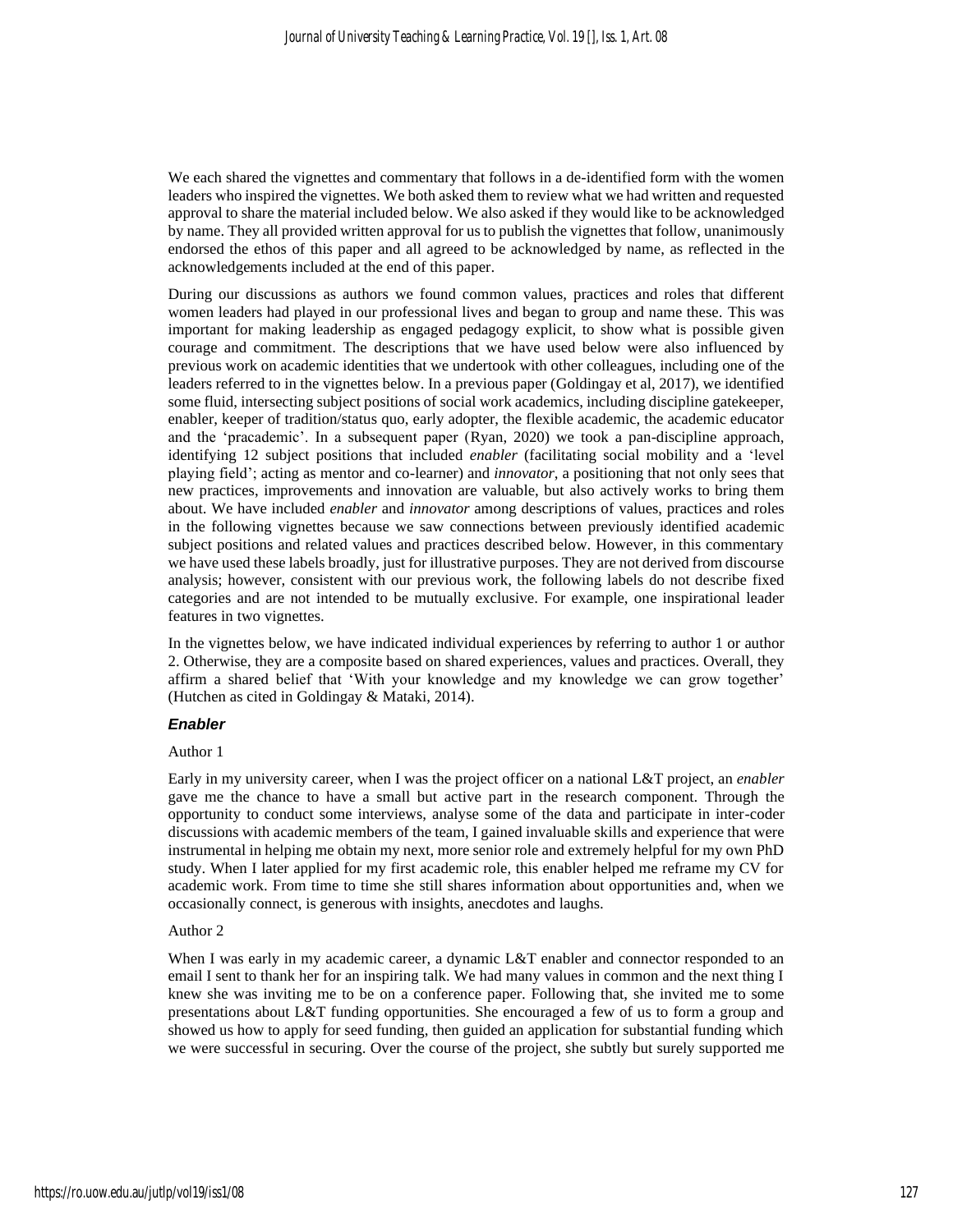to take the lead and gradually moved herself to the back. She linked us in with high profile scholars in the field – and her generous vision of what we could achieve despite our inexperience never wavered.

Reflecting leadership as engaged pedagogy, both enablers showed mutual recognition and enabled full participation by working from a presumption of intelligence and contribution by all team members. The enablers took the time to know us as whole people, finding out about our goals and aspirations and generously supporting these at critical points in time. Most importantly, the enablers shared power. They were willing to seek insight and input from all team members, showing recognition for different knowledges and experiences. At the same time, the enabler identified by Author 1 was always firm about making decisions and taking responsibility and expected team members to be accountable regardless of role or seniority. In Author 2's case the enabler intended all along to grow future leaders with no expectation of direct benefit or recognition of this for herself. Similarly, any benefit that flowed to the enabler in Author 1's case would have been the private satisfaction of altruism.

#### *Connector*

#### Author 1

Knowing I was keen to supplement my part-time contract employment and research experience, a *connector* brought me into a research project with a team of colleagues whom I've since collaborated with over many years. This connector was able to see the potential in bringing us together. She recognised our common values, approaches and experiences and the collective potential of these. Since then, this connector has influenced me in different ways, but always through fostering links — to people and ideas. She also remains a touchstone. I can sometimes hear the connector's questioning voice when I am exploring ideas.

The connector (Author 1) demonstrated mutual recognition and a holistic approach in being able to see connections between Author 1's background in law and equity practice and, more recent, learning and teaching role and the research team's shared focus on inclusive learning and teaching. Thanks to her recognition, Author 1 was able to make sense of what had until then seemed to be an ad hoc professional life. This helped to connect core values with disparate practices to shape an ongoing focus on inclusive learning and teaching and research.

#### *Catalyst*

The guiding metaphor for this subject position comes from the discipline of chemistry where a catalyst is a substance that increases the rate of a reaction without itself being consumed. Related to a person or thing, it precipitates a change or reaction (Collins, n.d.). In relation to leadership, we have drawn on this notion of a leader creating an environment that enables, supports and encourages great things to happen for others with no intention or need for recognition for themselves.

#### Author 1

Over many years and several universities, a *catalyst* has encouraged me to take up different challenges. She appointed me into my first continuing academic role. Since then, she has given me significant projects to coordinate with minimal direction and maximal focus on guiding principles and values. Like an enabler, she works from positive presumptions about capability. She is always available to provide advice or intervention when needed but otherwise leaves space in which to develop, even when imposter syndrome and doubt creep in, making moves into discomfort more challenging (Porritt, 2021). In this way her practice mimics the chemical catalyst in prompting change without being enfolded herself. Through her example I have learned to sit better with uncertainties and let philosophy and values be anchors within unsettled and performative contexts.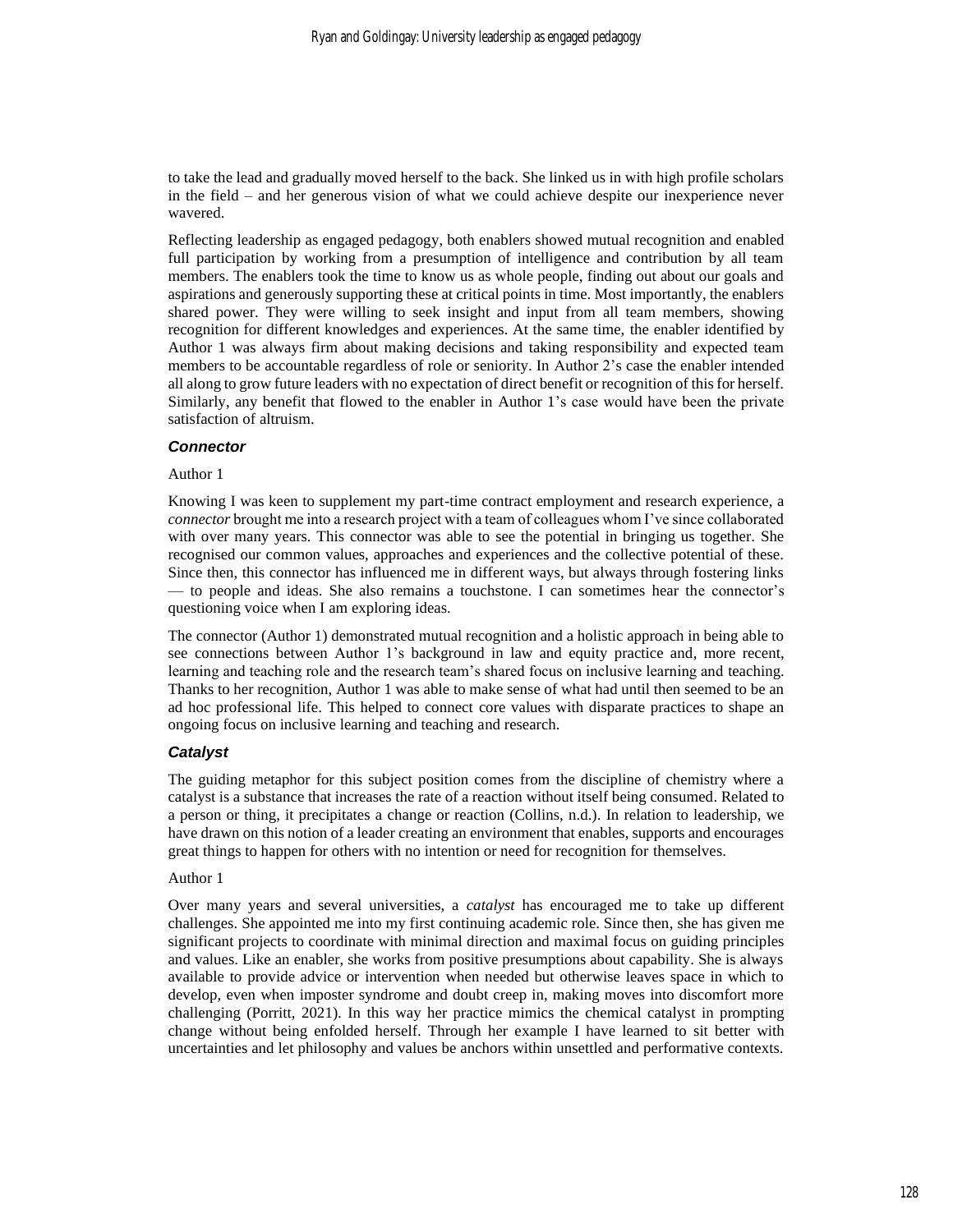From this catalyst, I have learned to more explicitly articulate my own standpoint, values and philosophy, and pay attention to how they are embodied in my own and others' practices.

#### Author 2

I wouldn't be where I am today without the active interest taken in my growth and development by a very senior and dynamic leader. In many ways she was a catalyst because she generously listened to my half-formed ideas and extended them, resourcing me to act and be in the lead without needing or expecting any acknowledgement or leadership role for herself. It was like no matter how much she shared and gave to me, she never felt she was losing any of her own status or gravitas. So, the chemistry analogy is fitting as she worked to generate a positive impact within me and within our school without in any way feeling that she herself was being consumed or lessened.

Our experiences of catalysts were very similar. Both catalysts demonstrated mutual recognition in seeing latent leadership capabilities along with shared values and educational philosophy, and provided opportunities whereby we could enact and develop these in our own ways and time, without set parameters. Both catalysts were willing to share power and leadership. They were clear about their rationale and their values and modelled these, fully bringing themselves to their practice, being willing to share strengths and experiences and also to share vulnerabilities. Consequently, these catalysts could hold space for themselves and for others as a source of compassion and strength.

#### *Innovator*

Like catalysts, *innovators* make things happen, but they do this by generating things that were not there before, creating spaces, artefacts, relationships and processes where each is enriched as a result.

#### Author 2

Relationships and reciprocity are at the heart of the inspirational innovator's style. Collaboration and partnership building are English words for her approach, but there is so much more to it than that. Her commitment to and interest in those she leads is beyond the surface level, as she uses her vision, courage, and creativity in finding ways to bring people together to create things together. She shares power and leadership by bringing people into her vision. She intuitively sees the potential that is there and carefully facilitates environments and circumstances that can bring it to fruition. She brings people together from all areas and all levels, fostering trust and inspiring collective commitment, enriching all in the process. This leader had a vision to create a teaching resource designed to develop cultural responsiveness amongst social work students. It was the first of its kind and she generously introduced us to key local First Nations people and was unwavering in her support as we struggled to grasp what were new concepts and new ways of thinking for our group. When funding came through for a launch of the resource in NAIDOC week (due to the support of the catalyst mentioned earlier) the innovator again shared her vision of an event that brought the local Aboriginal community and the university together, fearlessly involving the most senior people in both these groups to create a truly memorable and transformative event.

Author 2's experience working alongside an innovator was transformative and empowering. The innovator embodied the practice of mutual recognition and reciprocity on a deep level. She created new spaces for engagement and the capabilities of the entire group were enhanced beyond what they could ever have imagined. They were introduced to a world that was previously unknown to them and this started them on a journey of decolonising practices that rippled into their respective work areas and personal lives.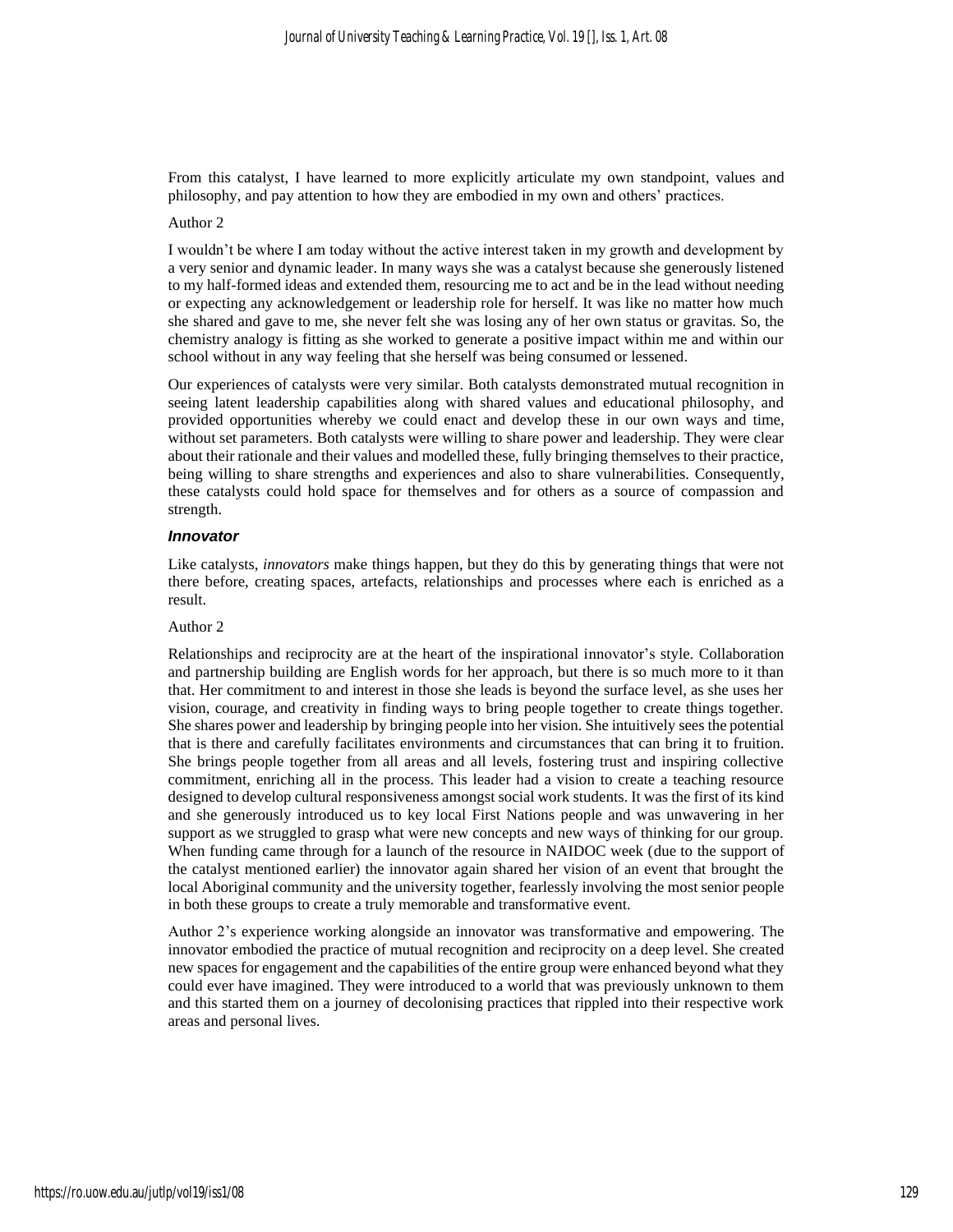### **Enacting change in leadership practices**

At the individual level, Netolicky (2022) notes the importance of role models to provide inspiration to women seeking to break the 'glass ceiling'. However, as we explored earlier, overcoming inequities goes beyond a focus on the individual. It needs to involve culture change and systemisation. Changing leadership practices to improve gender equity means engaging with difficulty and complexity and making space for diverse knowledges and perspectives. Reformed practice may not always be successful in traditional terms (Netolicky, 2022). We agree with Netolicky (2022) that the goal of educational leadership should be to embrace alternative models and reframe traditional notions of success. This means that universities will need to allow space for change to take time and for practices to develop iteratively and with sensitivity and adaptation to context.

This points to the value of what Bush and Glover (2014) describe as a 'contingent leadership' approach, in research on school leadership in the UK. They propose that popular leadership models represent rarely embodied ideals and argue that they are all limited (and partial) because they focus on one particular aspect of leadership (Bush & Glover, 2014). 'Contingent leadership' recognises the need to adapt leadership to context rather than adopting a 'one size fits all' approach (Bush & Glover, 2014, p.564). However, Bush and Glover also note the limitation that the pragmatic, adaptive nature of contingent leadership comes without a 'big picture' perspective (2014, p. 567). Consequently, they conclude that contingent leadership needs to be combined with a focus on leadership for learning to promote successful schooling (Bush & Glover, 2014).

The importance of adapting leadership styles to suit the different preferences of university staff was affirmed in a quantitative analysis of US faculty and professional staff preferences around leadership styles (Mews, 2019). Mews (2019) found multiple leadership preferences including differences between faculty and professional staff. For example, faculty showed higher preference for inclusive and consultative democratic leadership, whereas professional staff preferred transactional leadership that provides clarity and incentives for expectations of performance. Mews (2019) concluded that leaders need to adjust their styles to such preferences as necessary. This connects with the relational and contextual basis of engaged pedagogy and our proposition that university leadership should be adaptively practised as engaged pedagogy.

However, as we have argued earlier, individual practice is not enough to effect change. Sustainable change requires transformation of culture. With L&T leadership as the proposed site for activism and change, we next suggest some reforms to university governance to foster culture change needed to promote leadership as engaged pedagogy.

### **University governance reforms to foster culture change that promotes leadership as engaged pedagogy**

Drawing on recent experience we can learn from what has worked in governance strategies related to university L&T. One such example is at the second author's institution, which enlisted governance strategies to change culture related to the status and importance afforded to quality L&T. Traditionally, research is valorised above teaching and service in universities, both in Australia and overseas (Rogers & Swain, 2021). This is a longstanding and often unquestioned status hierarchy. Nevertheless, a concerted program led by several women leaders effectively positioned teaching as an equally valuable endeavour, leading to sustained 'impact' over several years in excellent ratings according to Quality Indicators for Learning and Teaching (QILT). It was a multipronged approach, building in clear accountability and recognition and reward of effective practice. Two relevant strategies were: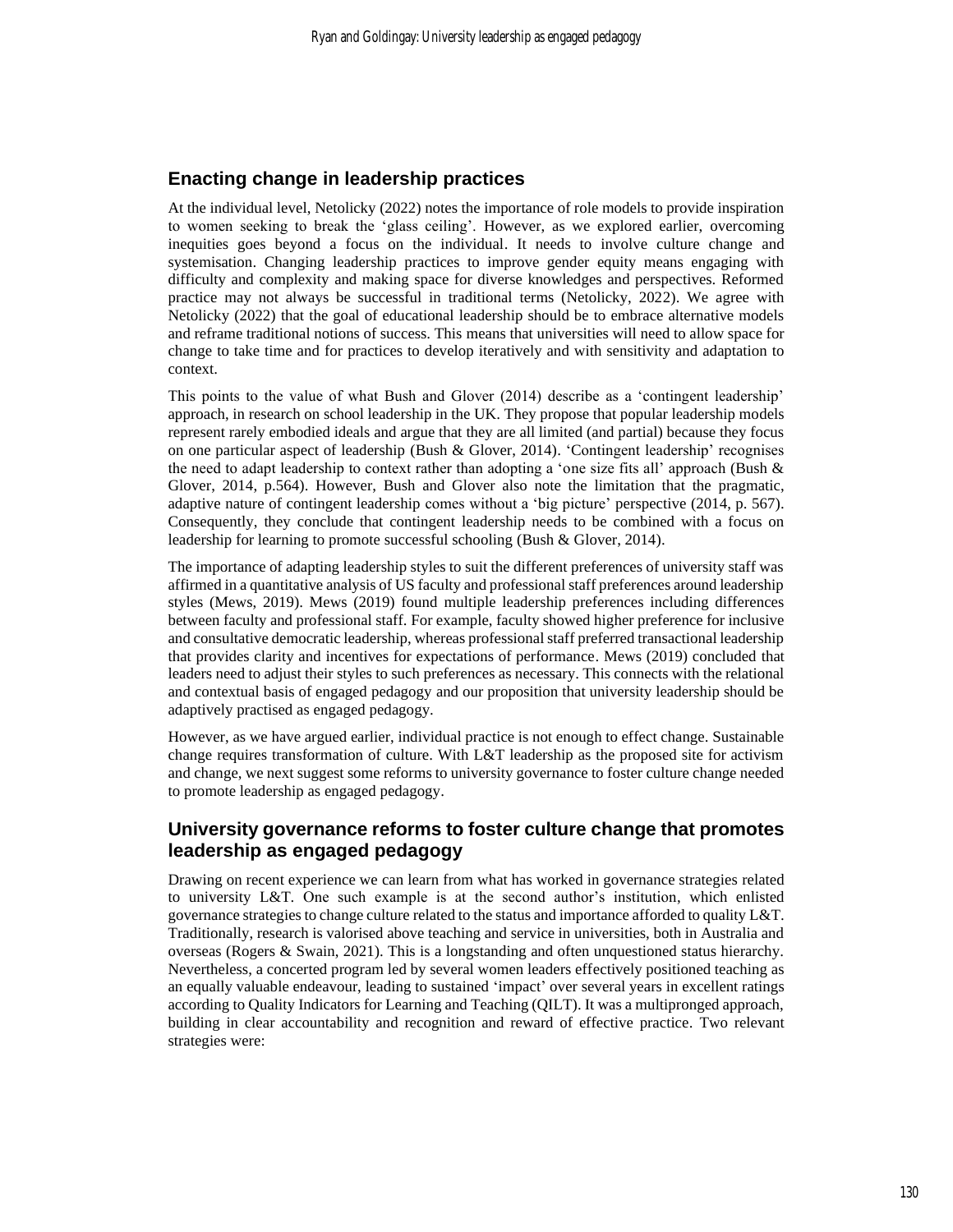- 1. Promotion possibilities where teaching excellence was as valued and recognised as excellence in research.
- 2. University, Faculty and School level awards that recognised excellence in teaching and achievements in enhancing L&T processes.

Given the effectiveness of these strategies to create L&T culture change we argue that a similar approach could be used to create and embed a culture of power sharing in leadership within academic institutions. To create an environment where power sharing, enacting mutual recognition, full participation and a holistic approach are culturally embedded, it is important to consider:

- 1. How can power sharing and the practice of mutual recognition, full participation and a holistic approach be measured? Who defines these and on what basis?
- 2. How can we incentivise people to share power (including ways to reward it that would outweigh any perceived losses to vested interests)?

Other scholars have also grappled with some aspects of these questions. For example, van Dierendonck, Haynes, Borrill, & Stride (2007, p.232) explored the effect of an upward feedback program on leadership behaviour, both as indicated by self-ratings and subordinates' ratings. Aligning with engaged pedagogy, they included 'Fairness', 'Integrity & respect', 'Participation and empowerment', and 'Valuing diversity' amongst other items. A notable finding of their study was that leaders lacked insight into the impacts of their behaviour. In addition, feedback from staff who had rated their manager only minimally improved following the upward feedback process. In some instances, negative feedback resulted in managers showing even less effective leadership and empowerment of staff due to lowered self-concept and self-efficacy. As a result of these findings, the authors recommended that any upward feedback program be very carefully implemented and note the gap in knowledge in how to deliver feedback in such a way as to improve leadership performance. They also suggested recruitment and selection processes that screen for integrity and ethical practice, together with finding ways to incorporate the 'value' of diverse knowledges and perspectives on performance (van Dierendonck, Haynes, Borrill, & Stride, 2007). Thus, a careful approach to finding ways to articulate, measure and incentivise power sharing is needed.

Recognition and reward of practices that promote a learning community could benefit women academics who are less likely to achieve conventional academic impact measures such as grantgetting success(Fraser & Taylor, 2016). For example, indicators of academic contribution that relate to community, such as testimonials by email from students and community groups, could be recognised as measures of impact (Fraser & Taylor, 2016). Leadership as engaged pedagogy could be embedded into performance expectations through recognition and reward models that value community engagement and collaboration in research foci and publications (Fraser & Taylor, 2016). Existing and aspiring leaders could be incentivised using promotion schemes which include power sharing as a criterion. This could be built into yearly performance conversations as a compulsory objective for every leader. During promotion processes, a leader's team members could be asked questions such as 'In what ways were your ideas included in decisions that were made?' 'How did your leader enable you to develop your skills and expertise?'

Dumuluescu & Mutiu (2021) note the need for those in leadership roles to set a clear vision, expectations and motivations. Some ideas to achieve this include working closely with Human Resources to create organisational values and displaying posters and organisational screen savers that promote power sharing in leadership (Victorian Public Sector Commission, 2015). Engaged pedagogy as illustrated in the vignettes included earlier offers guidance in framing and practising these values inclusively. HE institutions could provide similar guidance for their staff by developing and sharing vignettes about power sharing practices in similar ways to those who are recognised for winning competitive research grants.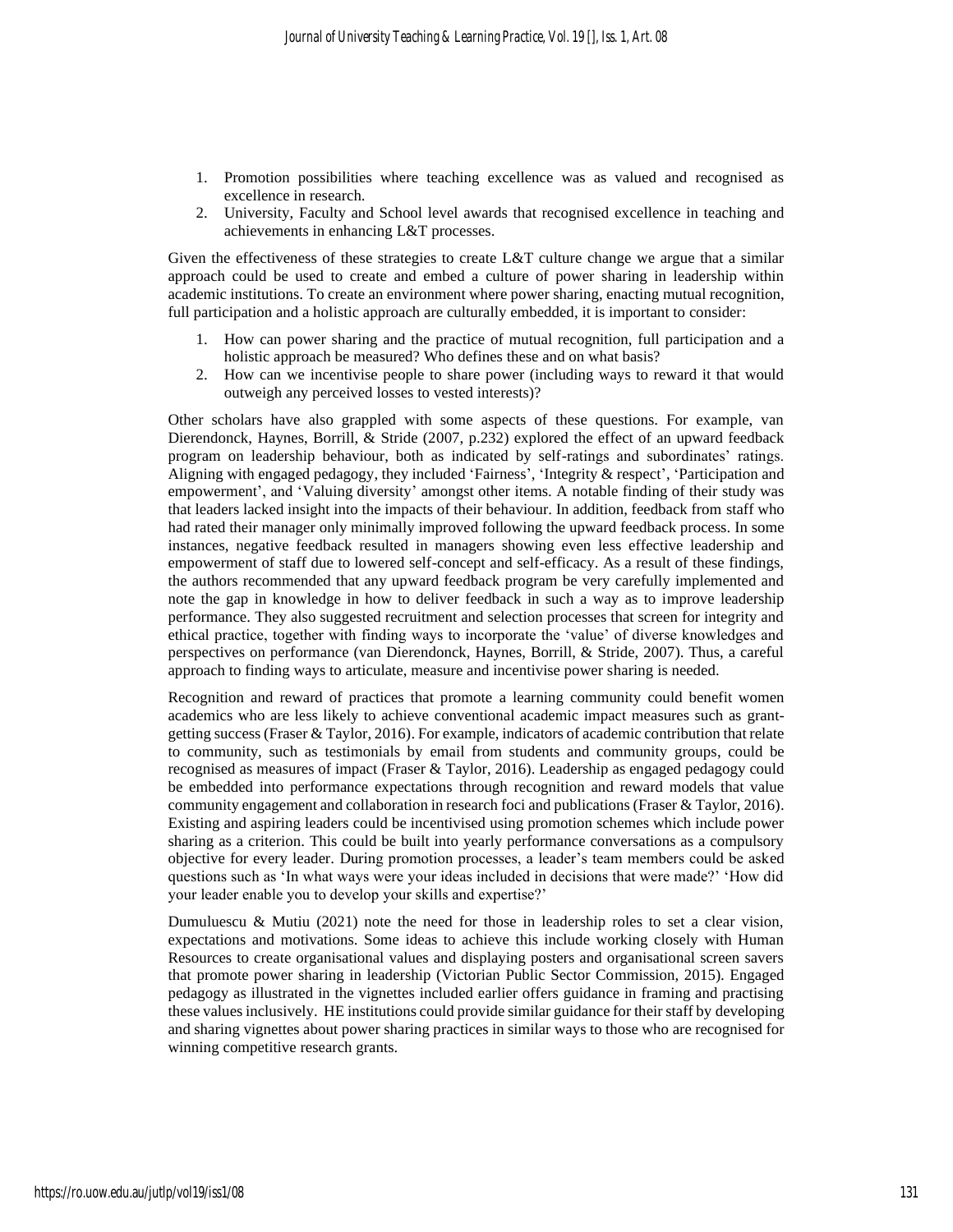Awards could also be created to recognise a leader's consistent performance in power sharing as evident in values and practices such as mutual recognition and holistic approaches to working with teams. The creation of a process where team members can nominate their leaders for awards based on power sharing and mutual recognition is one way to alter the power balance so that those most affected by a leader are those able to voice how they experienced leadership, as we have illustrated in the vignettes provided earlier. These awards could come with financial rewards along with recognition among colleagues and other senior leaders to add further incentive.

### **Conclusion**

With the goal of promoting gender equity, we have argued that current disruptions to HE offer a unique opportunity for renewal of university leadership. We have taken inspiration from the speed of change to university L&T globally. Just as Baker and colleagues (2022) propose engaged pedagogy as a means for effecting inclusion in university L&T, we propose the practical value of engaged pedagogy to promote inclusive university leadership practices. We briefly introduced principles and practices of engaged pedagogy. These encompass mutual recognition and full participation by teams to promote learning communities; a holistic approach that actively values the multiple experiences, knowledges and aspirations that different team members bring; and the importance of power sharing. We used vignettes to illustrate these values and practices in action.

While individual actions are important and anyone can practise leadership regardless of their role, cultural reforms are needed to enact systemic change. We have drawn on educational leadership literature to identify some relevant models of leadership reform and positioned engaged pedagogy in relation to these to show how it can make a practical contribution to sharing leadership that attends to differential power relations. Focusing on leadership as a social and situated practice, we also noted how COVID 19 impacts have shown the limitations and risks of individualised, 'one deep' leadership (Edge, 2022). We have suggested some practical and demonstrably effective reforms to university governance that could change university management culture by recognising and rewarding leadership as engaged pedagogy.

Graduate attributes and university leader attributes can — and should — be congruent with espoused values. Engaged pedagogy offers practical wisdom about how university leadership could shift from a focus on individual leaders (currently predominantly male) to a focus on leadership as a pedagogical practice that is diversely embodied. This could strengthen universities' integrity and potential as caring learning communities and offers a preferable alternative to the operation of universities as divided institutions in which atomised individuals compete for scarce resources.

### **Acknowledgements**

Thank you to Debra Bateman, Catherine Bennett, Marcia Devlin, Susie Macfarlane and Jodie Satour for inspiring and endorsing the ethos of the vignettes shared in this paper. Thank you also to the practical wisdom and emerging legacy of bell hooks and to Auntie Kiwa Hutchens (cited in Goldingay & Mataki, 2014) whose generous and communal ethos guided and inspired us in remembering and imagining how to foster the kind of leadership and learning that can help universities — and the people that constitute them — thrive. Thank you also to Claire Brown for advice about the practice of leadership and to the anonymous reviewers for thoughtful and constructive feedback during the development of this paper.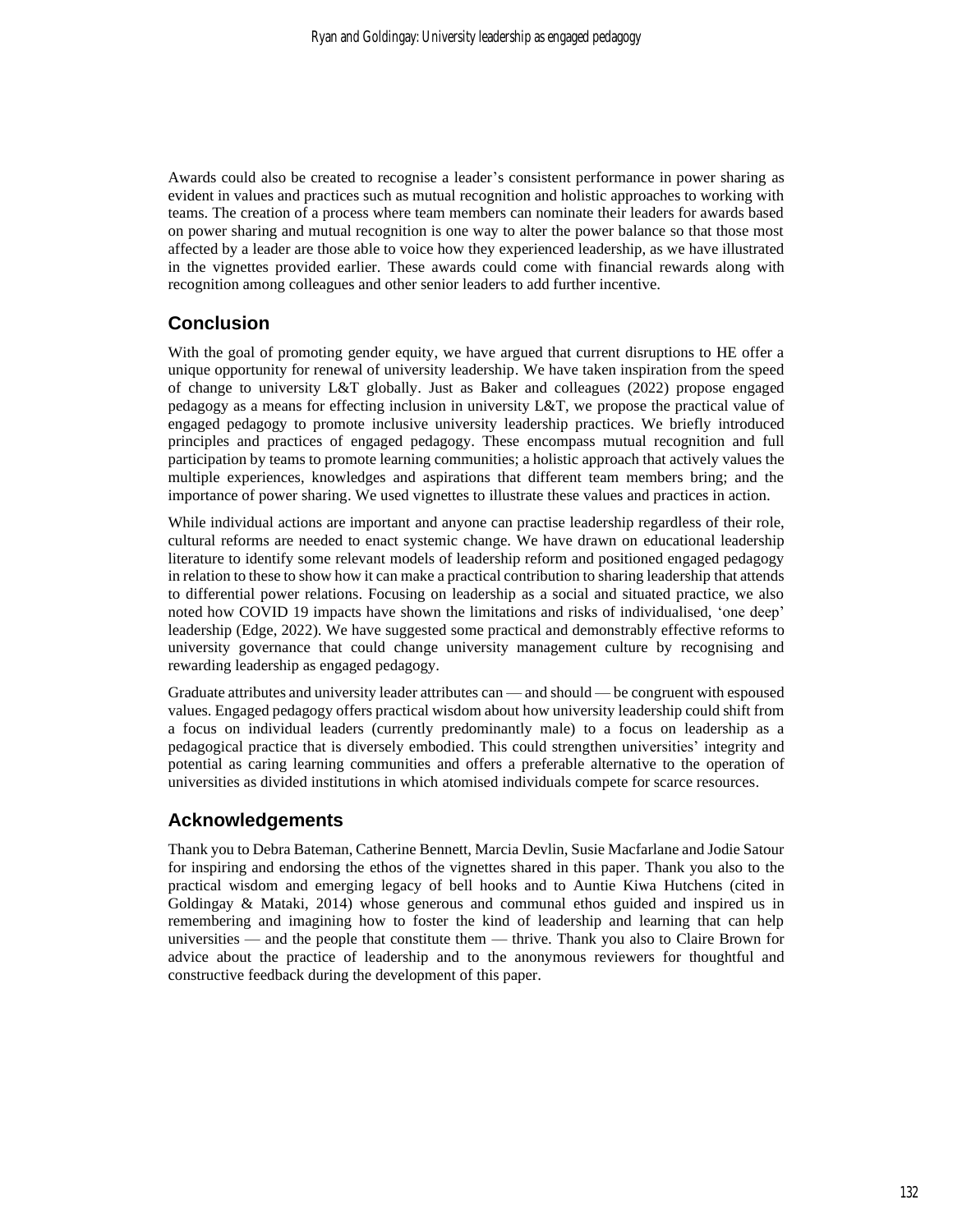### **References**

- Alfadala, A., Morel Paquin, M., & Spillane, J.P. (2022), In D.Netolicky (Ed). *Future Alternatives for Educational Leadership*. Routledge.
- Allen, K.-A., Butler-Henderson, K., Reupert, A., Longmuir, F., & Finefter-Rosenbluh , I. (2021). Work like a girl: Redressing gender inequity in academia through systemic solutions, *Journal of University Teaching & Learning Practice*, 18(3), 1-15. https://doi.org/10.53761/1.18.3.3
- Baker, S., Anderson, J., Burke, R., De Fazio, T., Due, C., Hartley, L., ... & Sidhu, R. (2022). Equitable teaching for cultural and linguistic diversity: exploring the possibilities for engaged pedagogy in post-COVID-19 higher education. *Educational Review*, 1-16. https://doi.org/10.1080/00131911.2021.2015293
- Blackmore, J. (2013). A Feminist Critical Perspective on Educational Leadership. *International Journal of Leadership in Education*, 16(2), 139–154. https://doi.org/10.1080/13603124.2012.754057
- Bolden, R., Petrov, G., & Gosling, J. (2009). Distributed Leadership in Higher Education: Rhetoric and Reality. *Educational Management Administration & Leadership*, 37(2), 257-277. https://doi.org/10.1177/1741143208100301
- Bolden, R., Jones, S., Davis, H., & Gentle, P. (2015, September). *Developing and sustaining shared leadership in higher education. Stimulus Paper,* LH Martin Institute. Retrieved 29 November 2021, from https://s3.eu-west-2.amazonaws.com/assets.creode.advancehedocumentmanager/documents/lfhe/asset\_images\_docs/research\_resources/research/stimulus\_paper

s/2015/6427\_lfhe\_stimulus\_paper\_-\_bolden\_52pp.pdf\_1572865905.pdf

- Bush, T., & Glover, D. (2014). School leadership models: what do we know? *School Leadership and Management*. Retrieved 29 November 2021, from https://doi.org/10.1080/13632434.2014.928680
- Collins Dictionary (n.d). Definition of Catalyst. Retrieved 29 November 2021, from https://www.collinsdictionary.com/dictionary/english/catalyst

Department of Education, Skills and Employment. (n.d.). Higher Education statistics 2020 staff number. Retrieved 29 November 2021, from https://www.dese.gov.au/higher-educationstatistics/resources/2020-staff-numbers

- Devlin, M. (2021). Beating the odds. A practical guide to navigating sexism in Australian universities. Marcia Devlin. Retrieved 29 November 2021, from https://doi.org/10.20935/AL234
- Dumulescu, D., & Muţiu, A. I. (2021). Academic Leadership in the Time of COVID-19— Experiences and Perspectives. 12(1272). <https://doi.org/10.3389/fpsyg.2021.648344>
- Edge, K. (2022). A tale of two leaders: Reflecting on senior co-leadership in higher education. In D. Netolicky (Ed.) *Future alternatives for educational leadership. Diversity, inclusion,*  equity and democracy (1<sup>st</sup> ed., pp.135-140). Routledge. https://doi.org/10.4324/9781003131496-13
- Fraser H., Taylor N. (2016) *Looking Ahead, Strategies for Resistance and Change. In: Neoliberalization, Universities and the Public Intellectual*. Palgrave Critical University Studies. Palgrave Macmillan. https://doi.org/10.1057/978-1-137-57909-6\_6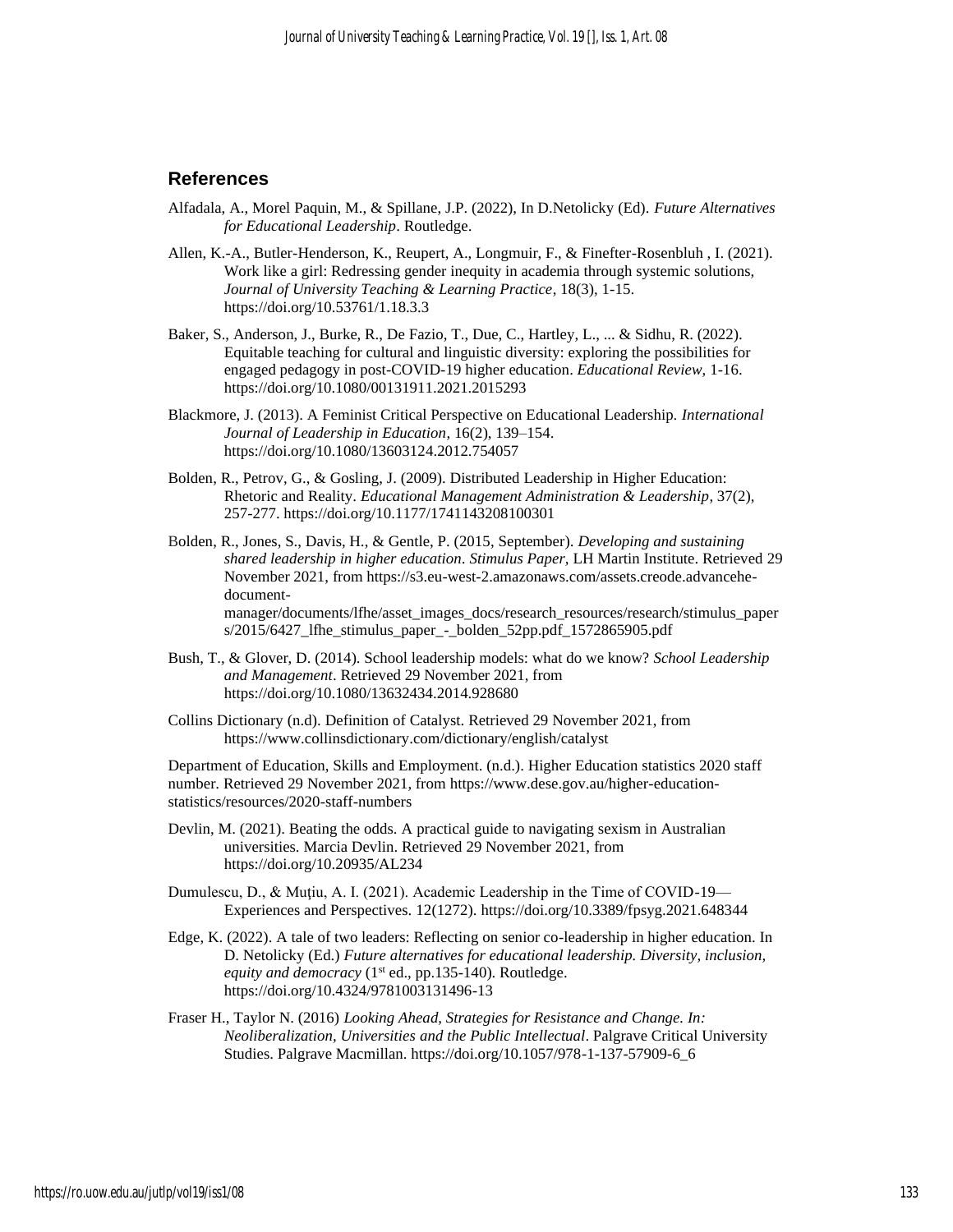- Fuller & Unwin. (2002). Developing pedagogies for the contemporary workplace. In Evans, K.. Hodgkinson, P., & Unwin, L. *Working to Learn: Transforming Learning in the Workplace*. [electronic resource]. Kogan Page.
- García-Morales, V.J., Garrido-Moreno, A., & Martín-Rojas, R. (2021). The Transformation of Higher Education After the COVID Disruption: Emerging Challenges in an Online Learning Scenario. *Frontiers in Psychology* 12. https://doi.org/10.3389/fpsyg.2021.616059
- Goldingay, S., & Mataki, T. (2014). Indigenous subjectivities: How young women prisoners subvert domination representations to maintain their sense of intrinsic worth. In M. Pallotta-Chiarolli & B. Pease, *The Politics of Recognition and Social Justice: Transforming Subjectivities and New Forms of Resistance*. https://doi.org/10.4324/9780203788516
- Goldingay, S., Lamaro Haintz, G., Ryan, J., Hitch, D., & Macfarlane, S. (2017). Australian social work academics' perceptions of their teaching roles within higher education. *Higher Education Research & Development*, 36(5), 975-988. <https://doi.org/10.1080/07294360.2016.1263933>
- Grant, C. M. (2016). Smashing the glass ceiling. Accountability of institutional policies and practices to leadership diversity in higher education. In L. Santamaría & A. Santamaría (Eds.), *Culturally Responsive Leadership in Higher Education : Promoting Access, Equity, and Improvement* (pp. 167-179). Routledge. https://doi.org/10.4324/9781315720777-12
- Greenwood-Hau, J. (2021). Teaching facts or teaching thinking? The potential of hooks' 'engaged pedagogy' for teaching politics in a 'post-truth' moment. *Teaching in Higher Education*, 1-18.<https://doi.org/10.1080/13562517.2021.1965567>
- hooks, b. (1994). *Teaching to transgress: education as the practice of freedom*. Routledge. Retrieved 29 November 2021, from https://doi.org/10.3366/para.1994.17.3.270
- hooks, b. (2010). Teaching critical thinking: Practical wisdom. Routledge.
- Jasinski, L., Nokkala, T., & Juusola, H. (2021). Reflecting on the value of vignettes in higher education research: toward a preliminary typology to guide future usage. *European Journal of Higher Education*, 11(S1), 522–536. <https://doi.org/10.1080/21568235.2021.1999841>
- Jones, S., Hadgraft, R., Harvey, M., Lefoe, G., & Ryland, K. (2014). *Evidence-based benchmarking framework for a distributed leadership approach to capacity building in learning and teaching.* Office for Learning and Teaching. Retrieved 29 November 2021, from https://ltr.edu.au/resources/LE11\_2000\_Jones\_Report\_2014\_0.pdf
- Kift, S., Zacharias, N., & Brett, M. (2021). The Best Chance For All: A Policy Roadmap for Post-Pandemic Panic. *Student Success*, 12(3), 26–36. https://doi.org/10.5204/ssj.1782
- Low, R. (2021). Recovery as resistance: bell hooks, engaged pedagogy, and Buddhist thought, *Critical Studies in Education*[. https://doi.org/10.1080/17508487.2021.1990976](https://doi.org/10.1080/17508487.2021.1990976)
- Lumby, J. (2019). Distributed Leadership and bureaucracy. *Educational Management Administration & Leadership*, 47(1), 5–19. https://doi.org/10.1177/1741143217711190
- Marinoni, G., Van't Land, H., and Jensen, T. (2020). T*he Impact of Covid-19 on Higher Education Around the World. IAU Global Survey Report.* Retrieved 29 November 2021, from